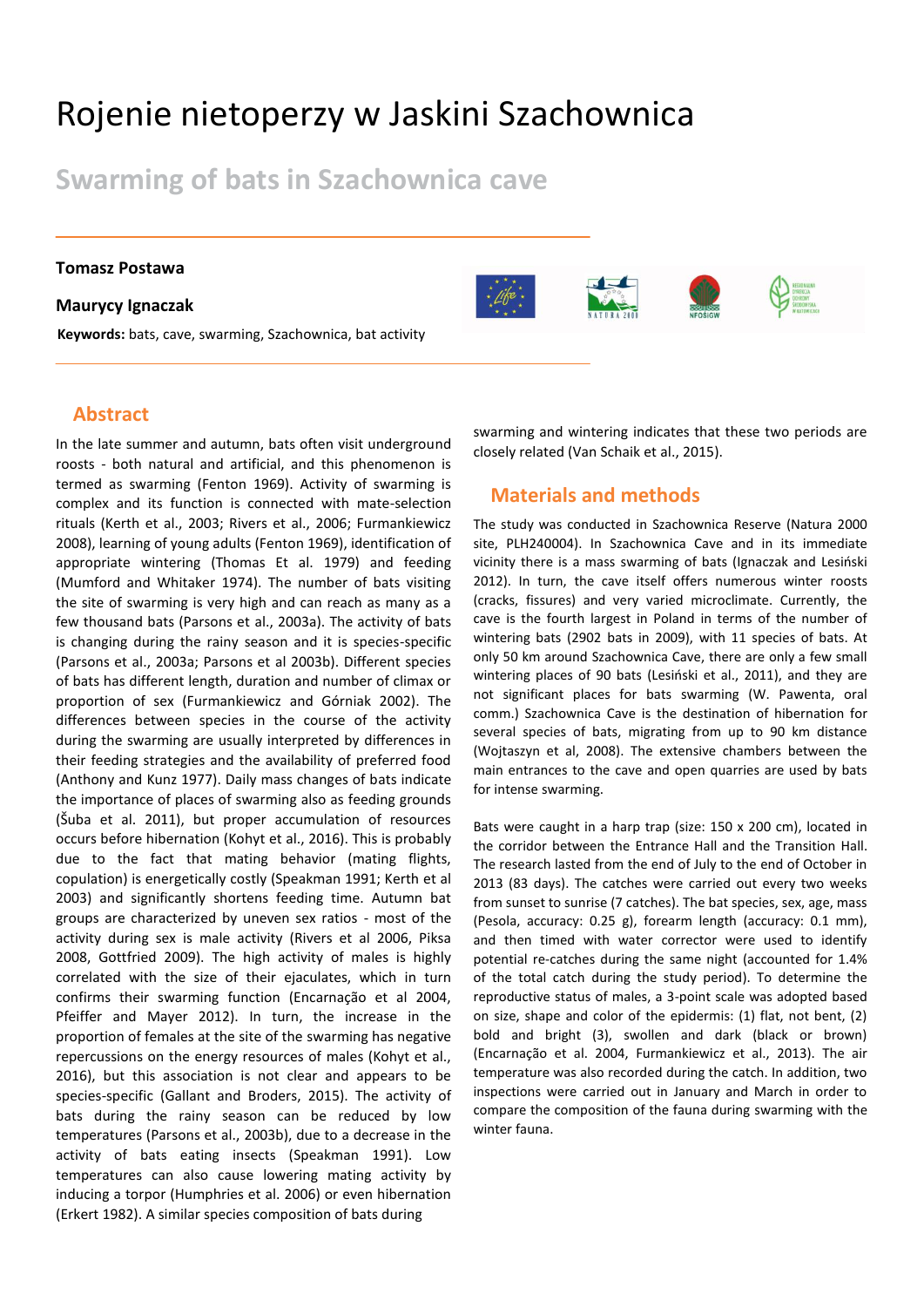#### **Results**

During the autumn was registered bat activity of a total of 2712 bats belonging to 10 species. The most commonly cited species were Natterer's bat *Myotis nattereri*, Greater mouseeared bat *M. myotis*, Daubenton's bat *M. Doubentonia*, Barbastelle *Barbastella barbastellus* and Brown long-eared bat *Plecotus auritus*, whereas Bechstein's bat *Myotis bechsteinii* and Brandt's bat *Myotis brandtii* were less frequent. The other four species of bat were trawlally accused. The sex ratio calculated for the entire season of swarming was close to unity for Greater mouse-eared bat, Natterer's bat, Bechstein's bat and Barbastelle, while the overweight of the male was observed at Brandt's bat, Daubenton's bat and Brown longeared bat. During winter monitoring, 11 species of wintering bats were identified, among which the three are the most numerous: Natterer's bat, Greater mouse-eared bat and Barbastelle, and Brown long-eared bat, Whiskered bat and Brand'st bat were less frequent. Other species of bats wintered slightly. The bats' turnovers during the divergence were significantly different from the wintering ones (Figure 1).

Distribution of activity is varied between species - the largest species at the beginning of the rainy season was the large one, with the first peak of activity likely occurring

already in mid-July (before our research). Other species of bats started activity slightly later, which gradually declined until the end of October. The first to leave Bechstein's bat, Daubenton's bat and Barbastelle, while Natter's bat and Brown long-eared bat remained active until the end of October. In addition, females have finished their activity earlier than males, but the pattern of activity was very similar for males and females within the species, with one exception: Bechstein's bat. Species of bats can be grouped into 3 groups: i) with the highest activity at the beginning of September: Greater mouse-eared bat, Barbastelle and Bechstein's bat (females), ii) species of bats with the highest activity in September: Natterer's bat, and iii) species with bimodal activity of swarming, with the peak at the end of August, and at the end of September or October: Daubenton's bat and Brown long-eared bat (Figure 2).

Gender differences varied widely between species - four of the six species of bats were similar: the predominance of males was gradually reduced until equilibrium was reached and then increased again (Figure 3). Another pattern represented Bechstein's bat - in the population of this species were gradually increasing the share of females, followed by the return of equilibrium. On the other hand, a large pattern was noted for Greater mouse-eared bat: the predominance of females over time changed to the advantage of males. The sex ratio for the surveyed swarming season was almost equal for Greater mouse-eared bat, Natterer's bat, Bechstein's bat, and Barbastelle, while the male's superiority was found at Brandt's bat, Daubenton's bat and Brown long-eared bat.



**Fig. 1.** Percentage of individual species of bats during the swarming season - black bars (2013) and during hibernation white bars (winter 2013/14)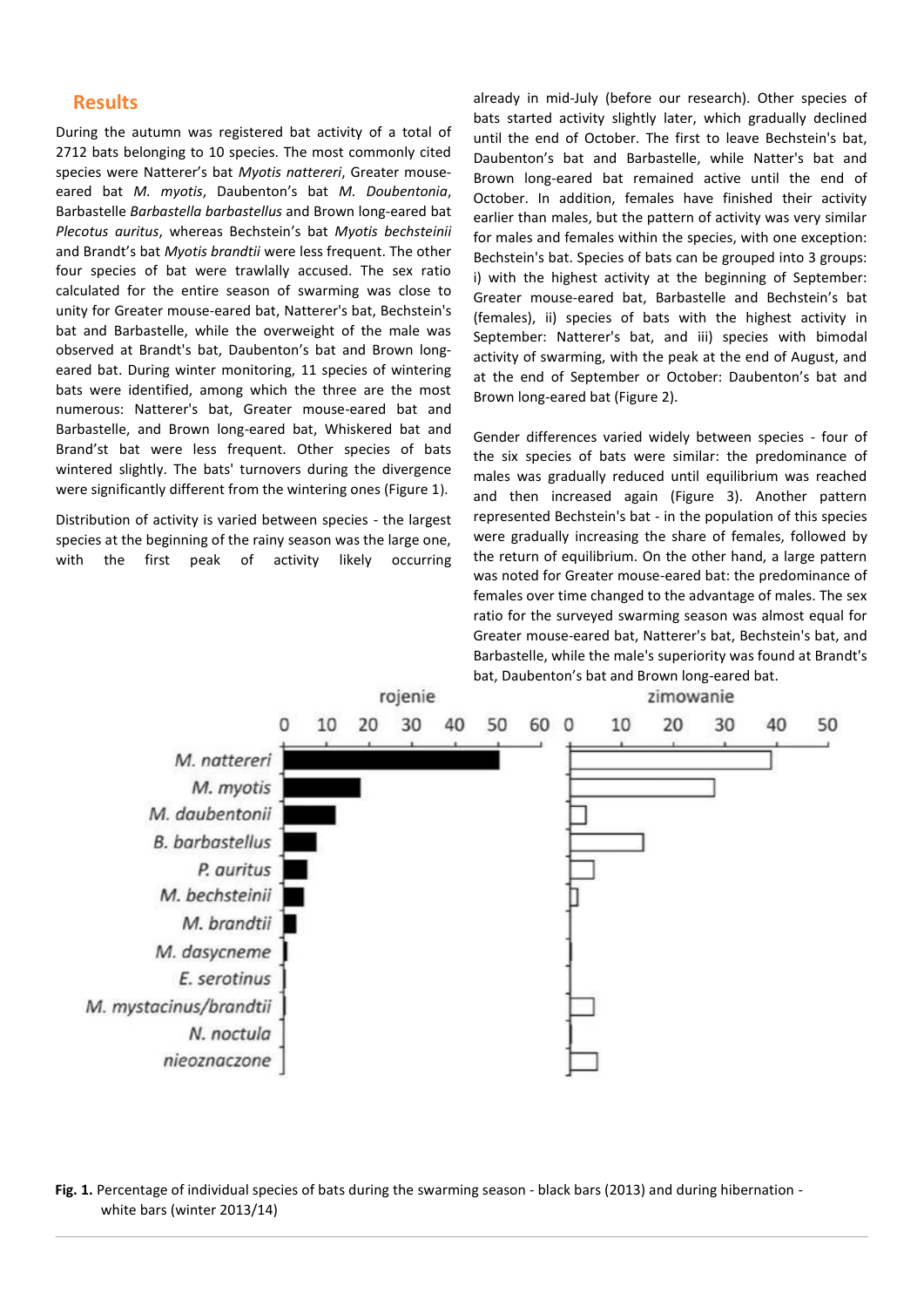

**Rys. 2.** Number of caught bats during individual visits in Szachownica Cave. White - female, gray - male



**Fig. 3.** Changes in sex ratios during autumn fall for individual species of bats: Natterer's bat (Mnat), Greater mouse-eared bat (Mmyo), Brown long-eared bat (Paur), Barbastelle (Bbar), Bechstein's bat (Mbec) and Daubenton's bat (Mdau)

## **Dyskusja**

The similarity of fauna of bats active during swarming and wintering in a given location may indicate that both of these functions are occurring in the winter (Furmankiewicz and Górniak 2002, Piksa 2008, van Schaik et al. 2015). In case of Szachownica Cave we found differences between active and wintering fauna. This may be due to the fact that some species that are numerous during the swarming, choose winter sites hard to monitoring: deep crevices, often in the malignant zone (Brown long-eared bats, minor species of *Myotis sp.),* and even between rock in the floor (Daubenton's bat). This may lead to their underestimation during winter monitoring (Ransome 1990). In addition, some species that wintering in caves do not show such behavior as swarming.

The characteristic feature of the swarming is the high proportion of males, often up to 80% (Furmankiewicz and Górniak 2002; Parsons et al., 2003). In our study, the proportion of males and females in most species of bats was similar, not only for Greater mouse-eared bat in which there were no typical swarming behaviors (McCracken and Wilkinson 2000, Pfeiffer and Mayer 2012), but also in case of Natterer's bat, Bechstein's bat and Barbastelle it is different from earlier statements (Furmankiewicz and Górnikia 2002; Parsons et al 2003a; Rivers et al. 2006, Gottfried 2009). On the other hand, Daubenton's bat, Brown long-eared bat and Brandt's bat were characterized by typical male dominance (Piksa 2008). It is possible that in bat species for which the cave functions as both mating and wintering, the sex ratios will be similar, while for species that use the object mainly as a place of swarming, the sexes will be shifted towards one of them.